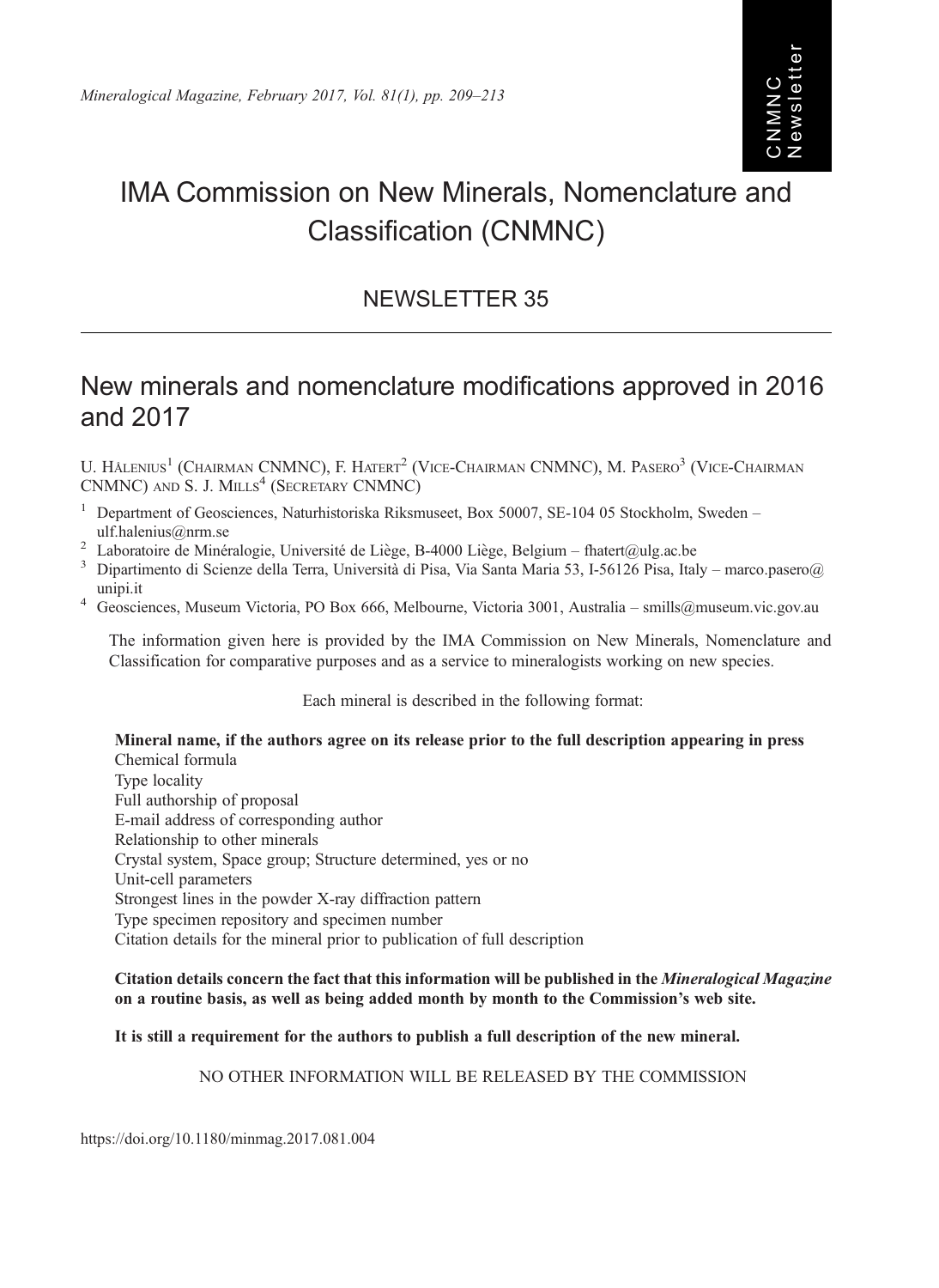

#### NEW MINERAL PROPOSALS APPROVED IN DECEMBER 2016

IMA No. 2016-083 Potassic-magnesio-arfvedsonite  $KNa_2Mg_4Fe^{3+}Si_8O_{22}(OH)_{2}$ Buhovo-Seslavtsi pluton, Sofia district, Bulgaria (42°47′N, 23°34′E) Momchil Dyulgerov\*, Bernard Platevoet, Roberta Oberti, Milen Kadiyski and Ventsislav Rusanov \*E-mail: [momchil@gea.uni-sofia.bg](mailto:momchil@gea.uni-sofia.bg) Amphibole supergroup Monoclinic: C2/m; structure determined  $a = 9.986(2), b = 18.022(3), c = 5.3151(12)$  Å,  $β = 104.44(2)°$ 8.519(87), 3.406(82), 3.172(72), 2.755(59), 2.716(100), 2.594(52), 2.551(68), 2.175(57) Type material is deposited in the collections of the Museum of Mineralogy, Petrology and Economic Geology, Sofia University 'St. Kliment Ohridski', 15 Tsar Osvoboditel Blvd, Sofia 1504, Bulgaria, catalogue number M 7661 How to cite: Dyulgerov, M., Platevoet, B., Oberti, R., Kadiyski, M. and Rusanov, V. (2017) Potassicmagnesio-arfvedsonite, IMA 2016-083. CNMNC Newsletter No. 35, February 2017, page 210; Mineralogical Magazine, <sup>81</sup>, 209–213.

# IMA No. 2016-084

Kampelite

 $Ba<sub>6</sub>Mg<sub>3</sub>Sc<sub>8</sub>(PO<sub>4</sub>)<sub>12</sub>(OH)<sub>6</sub>·7H<sub>2</sub>O$ 

Iron open pit, Kovdor massif, Murmansk Region, Russia (67°33′N, 30°30′E)

Victor N. Yakovenchuk, Gregory Y. Ivanyuk, Yakov A. Pakhomovsky, Taras L. Panikorovskii, Sergei N. Britvin, Sergey V. Krivovichev\*, Vladimir V. Shilovskikh and Vladimir N. Bocharov

\*E-mail: [s.krivovichev@spbu.ru](mailto:s.krivovichev@spbu.ru)

New structure type

Orthorhombic: Pnma; structure determined

 $a = 11.2261(9)$ ,  $b = 8.5039(6)$ ,  $c = 27.699(2)$  Å 15.80(100), 13.86(45), 3.292(11), 3.184(18), 3.129(19), 3.022(14), 2.756(16), 2.688(24)

Type material is deposited in the collections of the Mineralogical museum, St. Petersburg State University, Russia, catalogue No. 1/19660 How to cite: Yakovenchuk, V.N., Ivanyuk, G.Y., Pakhomovsky, Y.A., Panikorovskii, T.L.,

Britvin, S.N., Krivovichev, S.K., Shilovskikh, V.V. and Bocharov, V.N. (2017) Kampelite, IMA 2016-084. CNMNC Newsletter No. 35, February 2017, page 210; Mineralogical Magazine, <sup>81</sup>, 209–213.

#### IMA No. 2016-085

Hemleyite  $FeSiO<sub>2</sub>$ Suizhou (L6 chondrite) meteorite, Suizhou Co., Hubei, China (31°43′N, 113°23′E) Luca Bindi\*, Ming Chen and Xiande Xie \*E-mail: [luca.bindi@unifi.it](mailto:luca.bindi@unifi.it) Ilmenite group Trigonal: R3; structure determined  $a = 4.7483(5), c = 13.665(1)$  Å 3.520(35), 2.625(100), 2.376(50), 2.105(50), 1.762(25), 1.645(50), 1.415(10), 1.372(20) Type material is deposited in the mineralogical collections of the Museo di Storia Naturale, Università di Firenze, Via La Pira 4, I-50121, Firenze, Italy, catalogue number 3238/I How to cite: Bindi, L., Chen, M. and Xie, X. (2017) Hemleyite, IMA 2016-085. CNMNC Newsletter No. 35, February 2017, page 210; Mineralogical Magazine, <sup>81</sup>, 209–213.

# NEW MINERAL PROPOSALS APPROVED IN JANUARY 2017

IMA No. 2016-086

Palladogermanide

Pd<sub>2</sub>Ge

Marathon deposit, Coldwell Complex, Ontario, Canada (48°48′7″N, 86°18′35″W) Andrew M. McDonald\*, William Zhe, Doreen E. Ames, Kirk C. Ross, Ingrid M. Kjarsgaard and David J. Good \*E-mail: [amcdonald@laurentian.ca](mailto:amcdonald@laurentian.ca) Related to marathonite (IMA 2016-080)

Hexagonal:  $P\bar{6}2m$ 

 $a = 6.712(1), c = 3.408(1)$  Å

2.392(100), 2.211(58), 2.197(43), 1.937(34),

1.846(16), 1.704(16), 1.280(13), 1.242(18)

Type material is deposited in the mineralogical collections of the Canadian Museum of Nature, Gatineau, Quebec, Canada, catalogue number CMNMC 87179

How to cite: McDonald, A.M., Zhe, W., Ames, D.E., Ross, K.C., Kjarsgaard, I.M. and Good,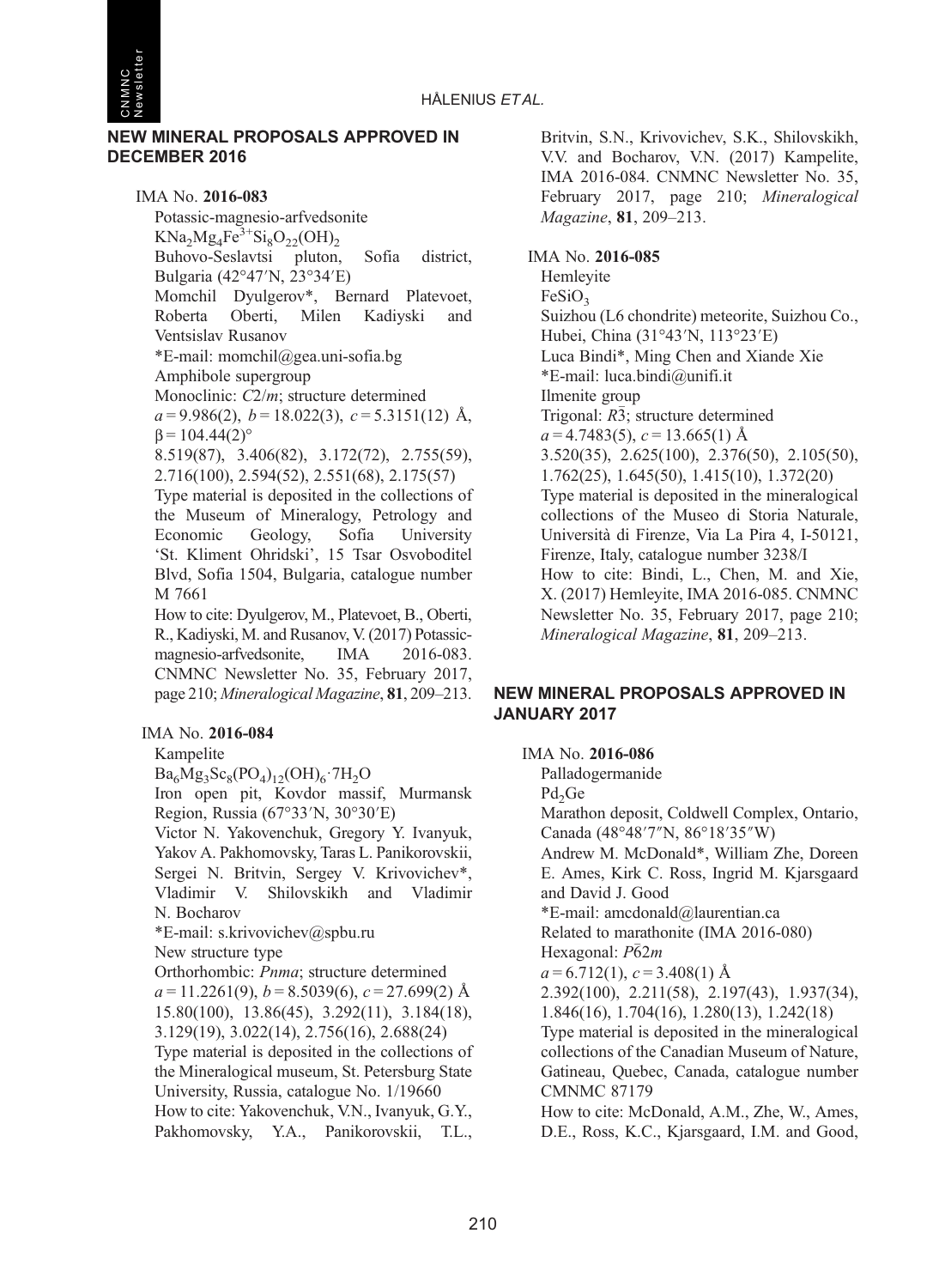D.J. (2017) Palladogermanide, IMA 2016-086. CNMNC Newsletter No. 35, February 2017, page 210; Mineralogical Magazine, <sup>81</sup>, 209–213.

#### IMA No. 2016-087

Fupingqiuite  $(Na, Mn^{2+}, \Box)_{2}Mn_{2}^{2+}Fe^{3+}(PO_{4})_{3}$ Nancy pegmatite, Chacabuco Department, San Luis Province, Argentina (32°28′48″S, 65°16′ 42″W) Hexiong Yang\*, Robert T. Downs, Xiangping Gu, Xiande Xie and Anaïs Kobsch \*E-mail: [hyang@email.arizona.edu](mailto:hyang@email.arizona.edu) Wyllieite group Monoclinic:  $P2<sub>1</sub>/n$ ; structure determined  $a = 11.9951(3), b = 12.5217(3), c = 6.4260(2)$  Å,  $β = 114.640(1)°$ 3.488(28), 3.070(98), 2.919(34), 2.873(83), 2.834(55), 2.713(100), 2.517(87), 2.088(79) Cotype material is deposited in the collections of the Mineral Museum, University of Arizona, Tucson, USA, catalogue # 21322, and the RRUFF Project, deposition # R160052 How to cite: Yang, H., Downs, R.T., Gu, X., Xie, X. and Kobsch, A. (2017) Fupingqiuite, IMA 2016-087. CNMNC Newsletter No. 35, February 2017, page 211; Mineralogical Magazine, <sup>81</sup>, 209–213.

# IMA No. 2016-088

Rudabányaite

 $(Ag_2Hg_2)(AsO_4)Cl$ 

Adolf mine, Rudabánya ore deposit, Borsod-Abaúj-Zemplén Co., Hungary

Sándor Szakáll\*, Herta Effenberger, Béla Fehér and Norbert Zajzon

\*E-mail: [askszs@uni-miskolc.hu](mailto:askszs@uni-miskolc.hu)

New structure type

Cubic: F43c; structure determined

 $a = 17.360(3)$  Å

5.00(m), 4.33(mw), 2.931(s), 2.882(w), 2.611 (s), 2.255(mw), 2.001(m), 1.734(mw)

Type material is deposited in the mineralogical collections of the Herman Ottó Museum, Kossuth u. 13, H-3525 Miskolc, Hungary, catalogue number 2016.351

How to cite: Szakáll, S., Effenberger, H., Fehér, B. and Zajzon, N. (2017) Rudabányaite, IMA 2016-088. CNMNC Newsletter No. 35, February 2017, page 211; Mineralogical Magazine, <sup>81</sup>, 209–213.

#### IMA No. 2016-089

## Fluorbarytolamprophyllite

 $(Ba, Sr)_{2}[(Na, Fe^{2+})_{3}(Ti, Mg)F_{2}][Ti_{2}(Si, O_{7})_{2}O_{2}]$ Niva alkaline intrusion, Kola Alkaline Province, Murmansk Region, Russia (67°15′ N, 32°17′E) Maria I. Filina\*, Sergey M. Aksenov, Nikita V. Chukanov, Natalia V. Sorokhtina, Natalia N. Kononkova, Dmitriy I. Belakovskiy, Sergey N. Britvin, Lia N. Kogarko, Ramiza K. Rastsvetaeva, Ivan G. Bystrov and Alexandr D. Chervonnyi \*E-mail: [makimm@mail.ru](mailto:makimm@mail.ru) Lamprophyllite group Monoclinic:  $C2/m$ ; structure determined  $a = 19.538(1), b = 7.092(1), c = 5.391(2)$  Å,  $β = 96.704(8)°$ 9.692(40), 3.726(59), 3.414(67), 3.230(96), 3.013(53), 2.780(100), 2.662(52), 2.135(44) Type material is deposited in the collections of the Fersman Mineralogical Museum, Russian Academy of Sciences, Moscow, Russia, registration numbers 4916/1 and 4916/2 How to cite: Filina, M.I., Aksenov, S.M., Chukanov, N.V., Sorokhtina, N.V., Kononkova, N.N., Belakovskiy, D.I., Britvin, S.N., Kogarko, L.N., Rastsvetaeva, R.K., Bystrov, I.G. and Chervonnyi, A.D. (2017) Fluorbarytolamprophyllite, IMA 2016-089. CNMNC Newsletter No. 35, February 2017, page 211; Mineralogical Magazine, <sup>81</sup>, 209–213. IMA No. 2016-090 Markeyite  $Ca_9(UO_2)_4(CO_3)_{12}(OH)_{2} \cdot 28H_2O$ Markey mine, Red Canyon, White Canyon District, San Juan Co., Utah, USA (37°32′57″ N, 110°18′08″W) Anthony R. Kampf\*, Jakub Plášil, Anatoly V. Kasatkin, Joe Marty and Jirí̌ Čejka \*E-mail: [akampf@nhm.org](mailto:akampf@nhm.org)

New structure type

Orthorhombic: Pmmn; structure determined  $a = 17.969(1)$ ,  $b = 18.4705(6)$ ,  $c = 10.1136(4)$  Å 10.12(69), 6.41(91), 5.43(100), 5.07(33), 4.618 (25), 4.104(37), 3.984(34), 2.732(25)

Cotype material is deposited in the collections of the Natural History Museum, Los Angeles County, 900 Exposition Boulevard, Los Angeles, CA 90007, USA, catalogue numbers 67091 (holotype), 67092, 67093, 67094 and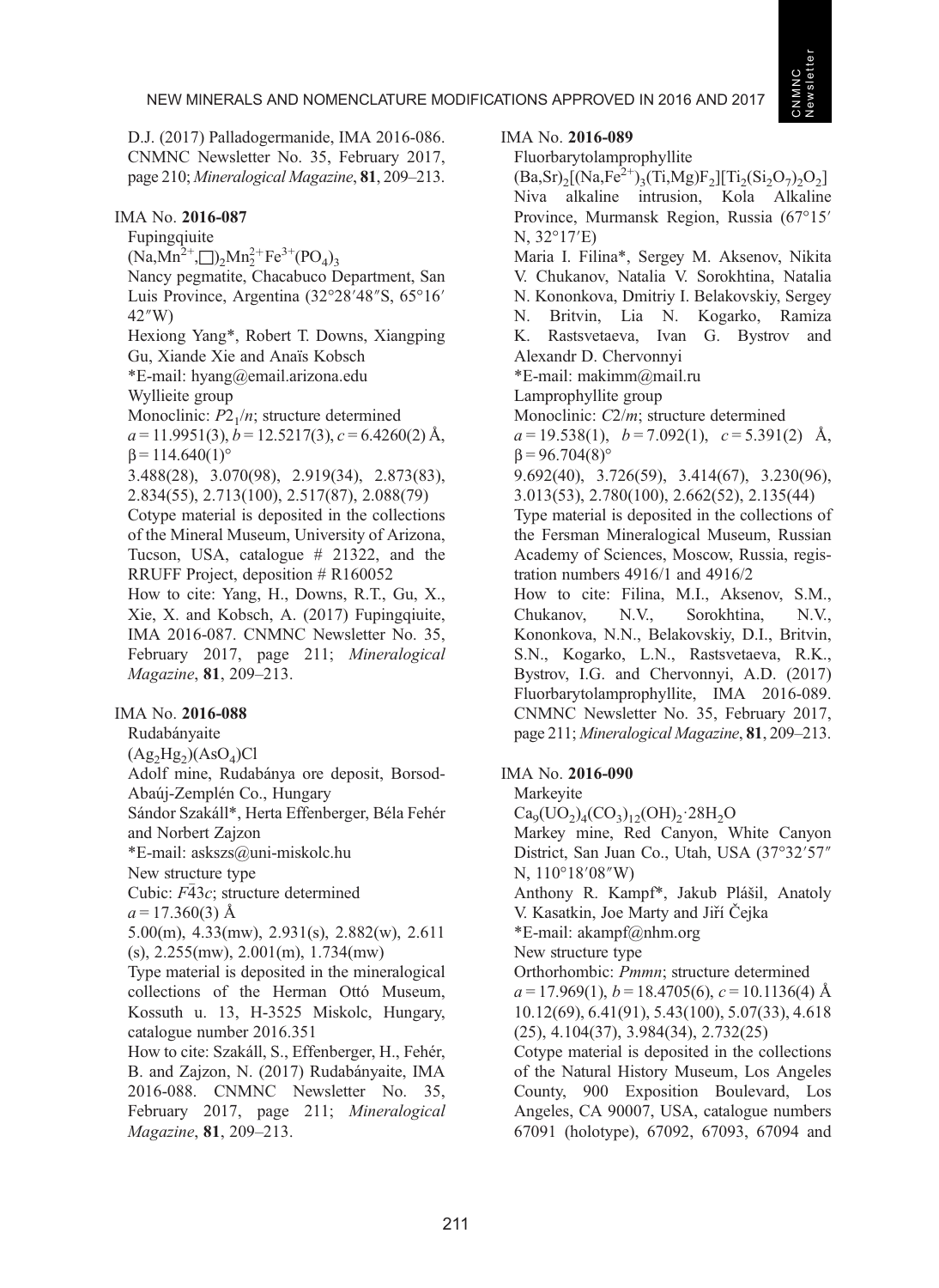69095 (cotype), and the Fersman Mineralogical Museum, Russian Academy of Sciences, Moscow, Russia, registration number 4932/1 (cotype)

How to cite: Kampf, A.R., Plášil, J., Kasatkin, A.V., Marty, J. and Čejka, J. (2017) Markeyite, IMA 2016-090. CNMNC Newsletter No. 35, February 2017, page 211; Mineralogical Magazine, <sup>81</sup>, 209–213.

# IMA No. 2016-091

Delhuyarite-(Ce)

 $Ce_4Mg(Fe^{3+},W)_3\Box(Si_2O_7)_2O_6(OH)_2$ 

Nya Bastnäs Fe-Cu-REE mine field, Skinnskatteberg, Västmanland, Sweden (59° 50′47″N, 15°35′15″E)

Dan Holtstam\*, Luca Bindi, Ulf Hålenius and Ulf B. Andersson

\*E-mail: [dan.holtstam@vr.se](mailto:dan.holtstam@vr.se)

Chevkinite subgroup

Monoclinic:  $C2/m$ ; structure determined

 $a = 13.6020(6)$ ,  $b = 5.7445(3)$ ,  $c = 10.9996(5)$  Å,  $β = 100.721(4)°$ 

10.808(99), 4.611(71), 3.211(100), 3.170(66), 3.037(71), 2.726(91), 2.702(83), 2.187(56)

Type material is deposited in the mineralogical collections of the Department of Geosciences, Swedish Museum of Natural History, Box 50007, SE-10405 Stockholm, Sweden, collection number no. NRM 19060375

How to cite: Holtstam, D., Bindi, L., Hålenius, U. and Andersson, U.B. (2017) Delhuyarite- (Ce), IMA 2016-091. CNMNC Newsletter No. 35, February 2017, page 212; Mineralogical Magazine, <sup>81</sup>, 209–213.

# IMA No. 2016-092

Kravtsovite

PdAg<sub>2</sub>S

Komsomolsky mine, Talnakh deposit, Noril'sk deposits, Russia (69°30′20″N, 88°27′17″E) Anna Vymazalová\*, František Laufek, Sergei

F. Sluzhenikin, Chris J. Stanley, Vladimir V. Kozlov, Dmitry A. Chareev and Maria L. Lukashova

\*E-mail: [anna.vymazalova@geology.cz](mailto:anna.vymazalova@geology.cz)

New structure type

Orthorhombic: Cmcm; structure determined  $a = 7.9835(1), b = 5.9265(1), c = 5.7451(1)$  Å 2.632(51), 2.458(65), 2.426(71), 2.378(36), 2.330(60), 2.235(100), 2.197(48), 2.061(42)

Type material is deposited in the mineralogical collections of the Department of Earth Sciences, Natural History Museum, London, UK, catalogue number BM 2016,150

How to cite: Vymazalová, A., Laufek, F., Sluzhenikin, S.F., Stanley, C.J., Kozlov, V.V., Chareev, D.A. and Lukashova, M.L. (2017) Kravtsovite, IMA 2016-092. CNMNC Newsletter No. 35, February 2017, page 212; Mineralogical Magazine, <sup>81</sup>, 209–213.

# IMA No. 2016-093

Argentotetrahedrite  $Ag<sub>6</sub>Cu<sub>4</sub>(Fe,Zn)<sub>2</sub>Sb<sub>4</sub>S<sub>13</sub>$ Keno Hill Ag-Pb-Zn deposit, Yukon Territory, Canada (63°54′29″N, 135°18′14″W) Mark D. Welch\*, Chris J. Stanley, John Spratt and Stuart J. Mills \*E-mail: [mdw@nhm.ac.uk](mailto:mdw@nhm.ac.uk) The Sb analogue of argentotennantite Cubic:  $I\bar{4}3m$ ; structure determined  $a = 10.6116(1)$  Å 4.331(6), 3.063(100), 2.652(28), 2.501(8), 2.081(19), 1.937(12), 1.876(35), 1.599(25) Cotype material is deposited in the mineralogical collections of Queens's University (Miller collection), Ontario, Canada, catalogue number M8224 (holotype) and M7138 (cotype), and the Natural History Museum London, specimen number BM2016,101 (cotype) How to cite: Welch, M.D., Stanley, C.J., Spratt, J. and Mills, S.J. (2017) Argentotetrahedrite, IMA 2016-093. CNMNC Newsletter No. 35, February 2017, page 212; Mineralogical Magazine, <sup>81</sup>, 209–213. IMA No. 2016-094

Rozhdestvenskayaite  $Ag_{10}Zn_2Sb_4S_{13}$ Bambolla mine, Moctezuma, Sonora, Mexico (29°41′N, 109°43′W) Mark D. Welch\*, Chris J. Stanley, John Spratt and Stuart J. Mills \*E-mail: [mdw@nhm.ac.uk](mailto:mdw@nhm.ac.uk) Chemically related to argentotetrahedrite (IMA 2016-093) Cubic:  $I\bar{4}3m$ ; structure determined  $a = 10.9845(7)$  Å 3.161(100), 2.927(8), 2.738(35), 2.581(8), 2.148(18), 1.999(10), 1.936(24), 1.651(19)